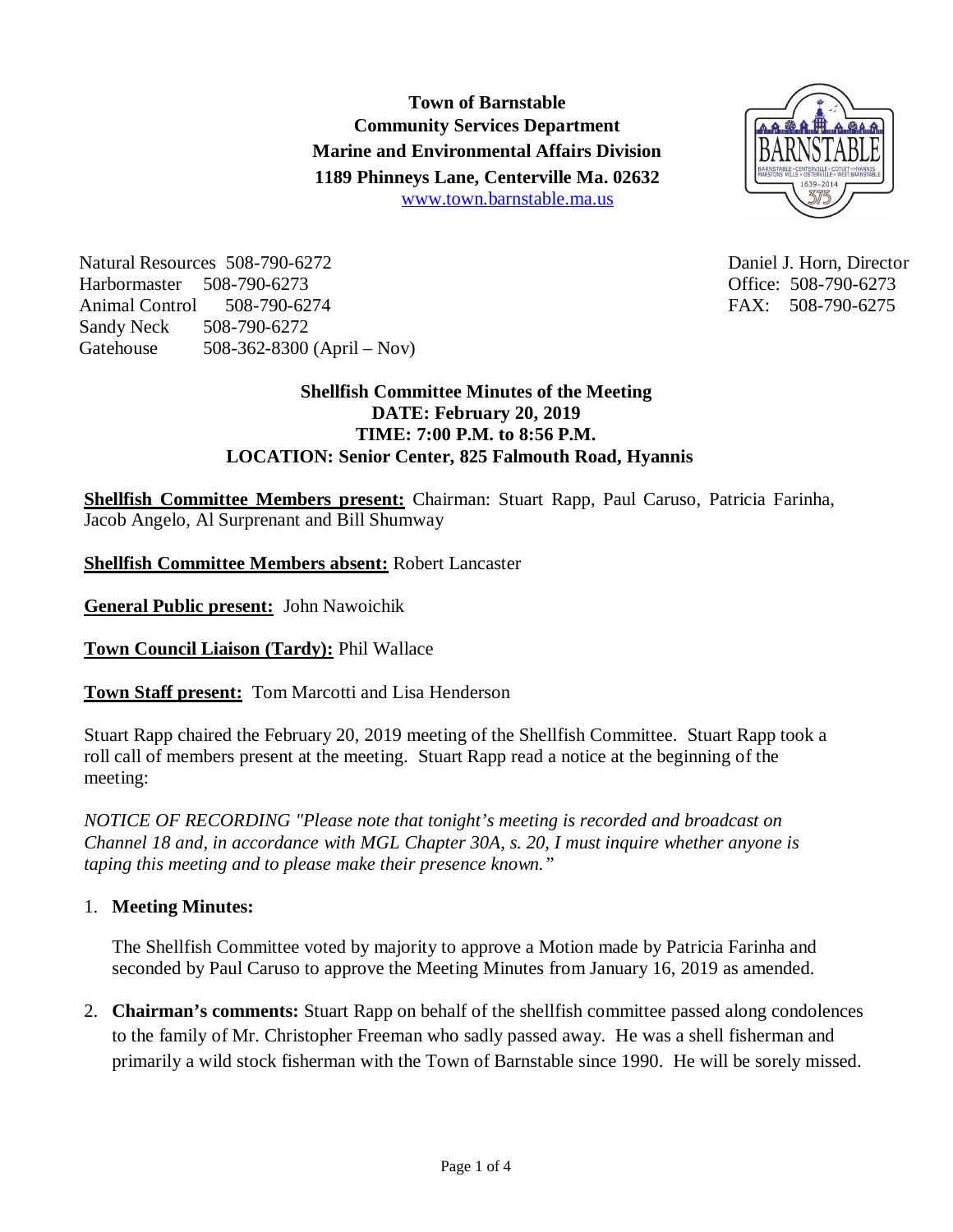## 3. **Natural Resources Propagation Report:**

Tom Marcotti presented an update on the Mills River and Princes Cove area open (SC23.1) open for shell fishing. Both opened on time Feb  $15^{TH}$  2019 and will close May  $1^{ST}$  2019. North Bay will open November  $1<sup>st</sup>$  and closes May  $1<sup>st</sup>$ , 2020.

### 4. **Status of pending NOI pier applications before the Conservation Commission:**

| Applicant:                | <b>Yasmine Realty Limited</b>                                             |
|---------------------------|---------------------------------------------------------------------------|
| <b>Property Location:</b> | 253 Seapuit River Road, Osterville                                        |
|                           | Map $051 /$ Parcel $022$                                                  |
| Project:                  | To permit maintenance dredging, and to maintain existing ramp and floats. |
|                           | Conservation Committee Hearing Date: 2/17/2019                            |
|                           |                                                                           |

Application was discussed, no impact on shellfish, no vote taken.

| Applicant:                | Gregory and Cynthia Conigliaro                                            |
|---------------------------|---------------------------------------------------------------------------|
| <b>Property Location:</b> | 155 Salten Point Road, Barnstable                                         |
|                           | Map 301 / Parcel 002, Lot 7                                               |
| Project:                  | The applicant is planning to install a concrete block retaining wall as a |
|                           | mitigation measure to prevent further erosion caused by coastal storms.   |
|                           | <b>Conservation Committee Hearing Date:</b><br>2/17/2019                  |

Application was discussed. Rapp stated it appears to be above the high water mark and more of a Conservation Commission issue. No impact on shellfish, no vote taken.

| Applicant:                | Jane Nober                                                                  |           |
|---------------------------|-----------------------------------------------------------------------------|-----------|
| <b>Property Location:</b> | 145 Salten Point Road, Barnstable                                           |           |
|                           | Map $301 /$ Parcel 001, Lot 6D                                              |           |
| Project:                  | The applicant is proposing to supplement and enhance the existing stone     |           |
|                           | riprap as a mitigation measure to prevent further erosion caused by coastal |           |
|                           | storms.                                                                     |           |
|                           | <b>Conservation Committee Hearing Date:</b>                                 | 2/17/2019 |

Application was discussed. Rapp stated it appears to be above the high water mark and more of a Conservation Commission issue. No impact on shellfish, no vote taken.

| Applicant:                | Kerr Family Trust; Margaret L. & Michael T. Kerr, Trustees |  |
|---------------------------|------------------------------------------------------------|--|
| <b>Property Location:</b> | 25 Maywood Avenue, Hyannis                                 |  |
|                           | Map 287 / Parcel 156                                       |  |
| Project:                  | To construct and maintain a timber pier, ramp and float.   |  |
|                           | <b>Conservation Committee Hearing Date:</b><br>3/5/2019    |  |

The application was discussed, due to the area being a potential viable propagation relay area with a rating 10 of 10 for shellfish rating map. The Shellfish Committee voted to recommend approval of a Motion made by Paul Caruso, seconded by Al Suprenant. Bill Shumway abstained from the vote. Al Surprenant voted against recommending denial.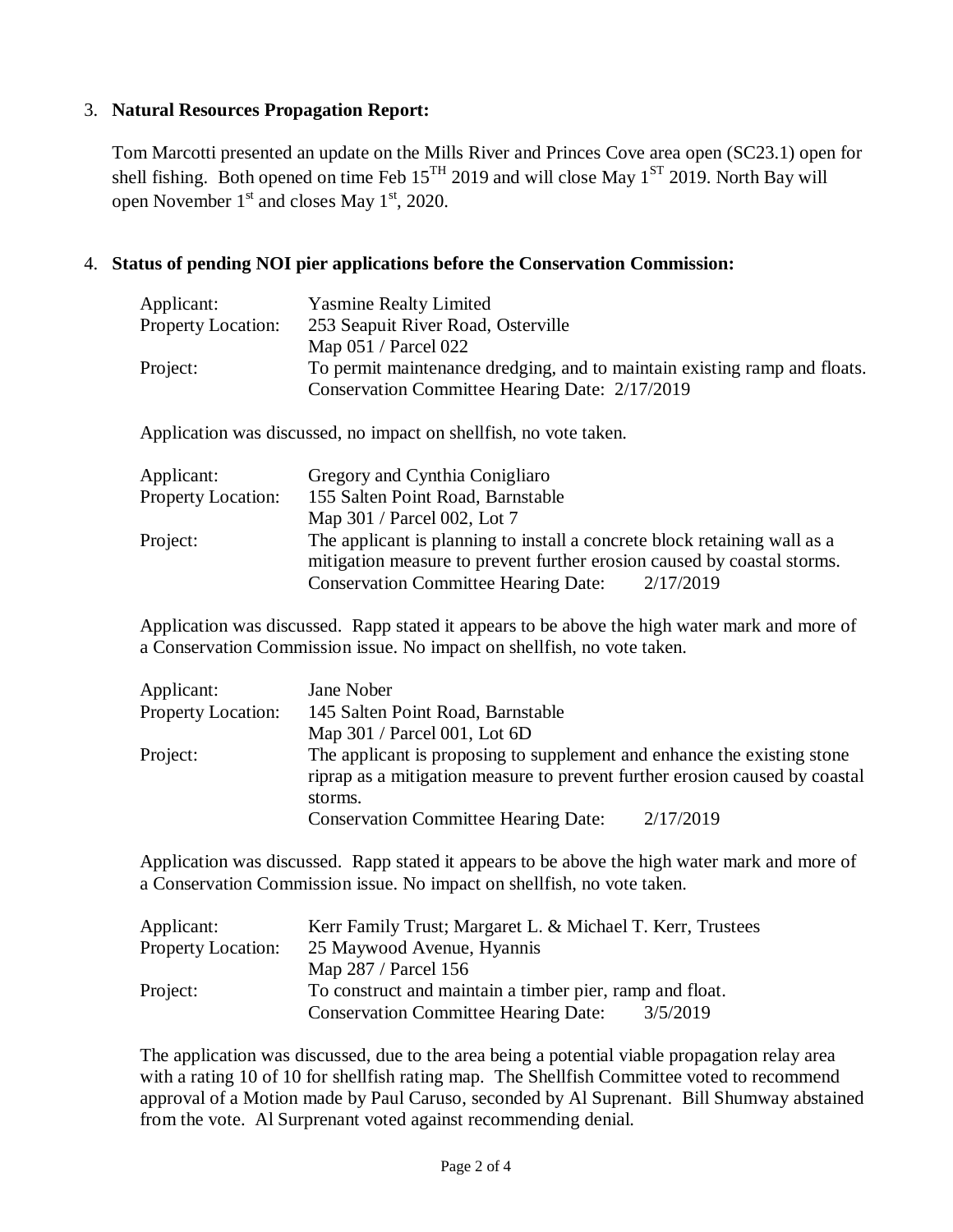#### 5. **Old Business:**

NONE

## 6. **New Business:**

- A. Explanation of "S" Account" Financial Breakdown
	- Stock
	- Labor
	- Gear

Rapp stated that Nina Coleman has requested to defer this discussion to the next or near future meeting.

B. Notification of shellfish aquaculture licensed site renewal applications:

|    | 1. Applicant: | Cheryl Moniz                                                                                                                          |       |
|----|---------------|---------------------------------------------------------------------------------------------------------------------------------------|-------|
|    | Application:  | Renewal of site (ng006, 2 acres) licensed to Cheryl Moniz (lic. #13-03), and                                                          |       |
|    |               | issuance of a new license for a period of 10 years.                                                                                   |       |
|    | Location:     | Site ng006: A designated portion (2 acres) of intertidal flat in the mid-                                                             |       |
|    |               | Barnstable Harbor north of Duck Island as recorded on a map at the G.I.S                                                              |       |
|    |               | Unit.                                                                                                                                 |       |
| 2. | Applicant:    | John Nawoichik                                                                                                                        |       |
|    | Application:  | Renewal of site (ng054, 2 acres) licensed to John Nawoichik (lic. #95-02), and<br>issuance of a new license for a period of 10 years. |       |
|    | Location:     | Site ng054: A designated portion (2 acres) of intertidal flat in the mid-                                                             |       |
|    |               | Barnstable Harbor north of Duck Island as recorded on a map at the G. I. S                                                            |       |
|    |               |                                                                                                                                       | Unit. |
| 3. | Applicant:    | Linda Begley                                                                                                                          |       |
|    | Application:  | Renewal of site (ng030, 1.99 acres) licensed to Linda Begley (lic. #15-02),                                                           |       |
|    |               | and issuance of a new license for a period of 10 years.                                                                               |       |
|    | Location:     | Site ng030: A designated portion (1.99 acres) of intertidal flat in the mid-                                                          |       |
|    |               | Barnstable Harbor north of Duck Island as recorded on a map at the G.I.S                                                              |       |
|    |               | Unit.                                                                                                                                 |       |
|    |               | Public Hearings: Date: Thursday, February 14, 2019                                                                                    |       |
|    |               | Time: 9:00 A.M.                                                                                                                       |       |
|    |               | Place: Barnstable Town Hall,                                                                                                          |       |
|    |               | Selectman's Conference Room, 2 <sup>nd</sup> Floor                                                                                    |       |
|    |               | 367 Main Street, Hyannis MA                                                                                                           |       |

The Shellfish Committee unanimously approved a motion made by Al Surprenant, seconded by Patricia Farinha to recommend all three licenses to be renewed for a period of 10 years each.